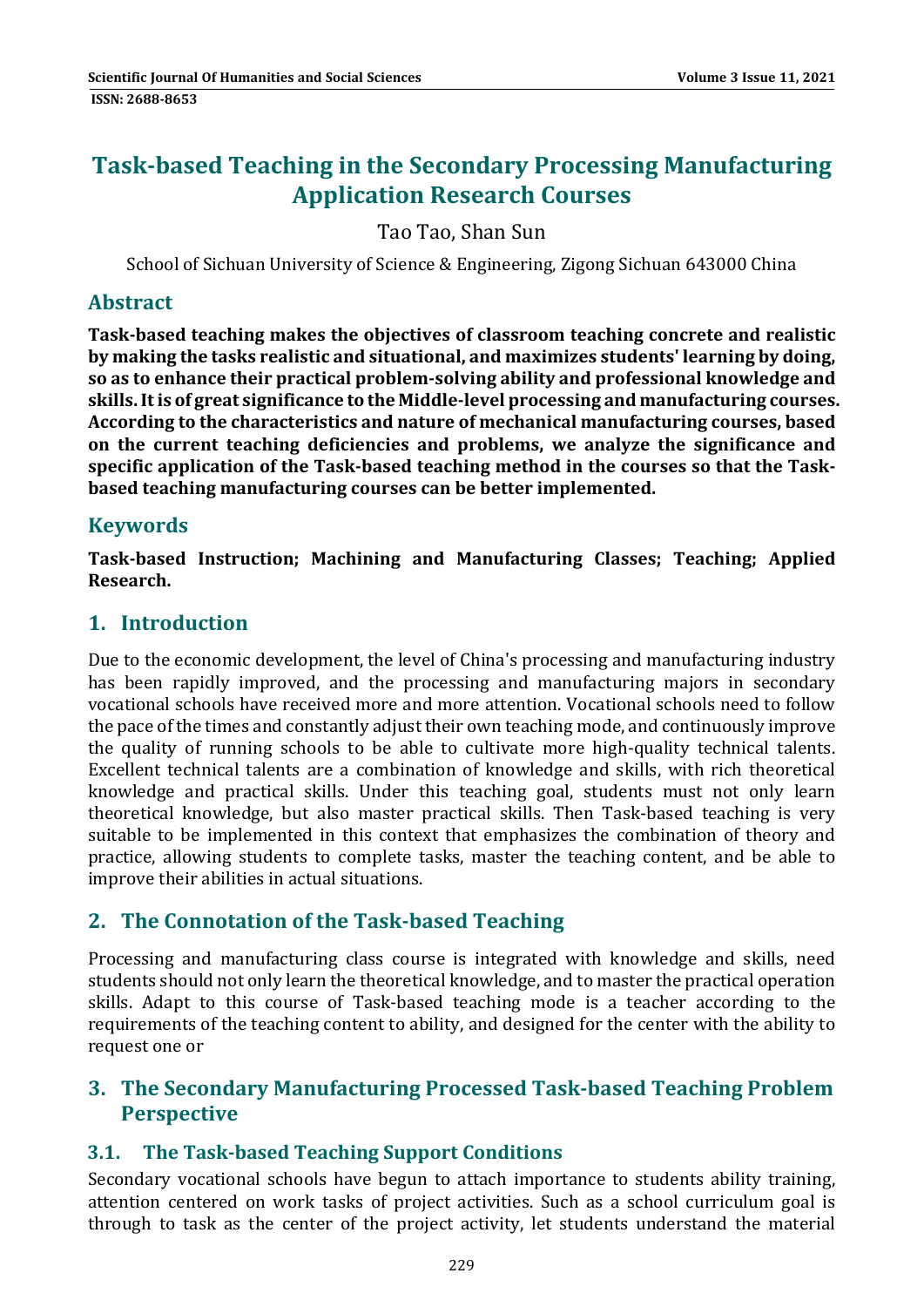#### **ISSN: 2688-8653**

mechanical properties. Processing and manufacturing in the secondary vocational school curriculum teaching practice, task teaching method because of the lack of support conditions and difficult to effective implementation.

First, the insufficient government on school education funds investment. Vocational education is different from ordinary education marked characteristic need to consume large amounts of money into infrastructure. Based on the characteristics of vocational education, to train the students' practical ability different professionals need to have corresponding supporting experimental sites, instruments, equipment and so on. And these form a complete set of equipment instruments and constantly update and maintenance. The government for vocational education funding shortage, make some vocational schools cannot afford to buy even essential education facilities, base to develop, the experiment could't be. In this case, the handson approach to teaching tasks cannot be implemented.

Secondly, the practical training conditions in schools are not perfect. At present, most of the secondary schools' practical training equipment is aging, not following the changes of the market to do timely updates; the backwardness of practical training means is limited to demonstration and simple operation, which cannot meet the requirements of practical training teaching. 

#### **3.2. Lack of Teacher Task Teaching Literacy**

Since ancient times, teachers have had an extraordinary role and an irreplaceable position in classroom teaching. At present, most of the teachers of machining classes in secondary schools lack teaching quality, which is mainly manifested as follows: teachers' educational concept still remains at the stage of theoretical indoctrination and experimental demonstration, ignoring the importance of practical training courses in machining courses; young teachers have short teaching time, little teaching experience and weak practical training ability; teachers with longer teaching experience are old-fashioned in their thinking, adhering to the central position of classroom teaching and insisting on the central position of teachers In addition, they lack innovation and reform, and in teaching they only verify the scientific and correctness of the tests mentioned in the textbooks, and do not have innovative test processes [1]; teachers have few opportunities for further training and training, their knowledge is not updated in time, and their educational concepts are difficult to follow the development of the times and so on...

#### **3.3. Students are not Motivated to Learn**

Motivation is an internal drive that drives, guides and sustains students in their learning, and is an indispensable intrinsic condition for learning [2]. If motivation is lacking, students will not be motivated to learn, and then the final learning outcome will not be satisfactory.

In the context of China's educational environment, a large proportion of students enter secondary schools because of their poor performance in secondary school examinations and because it is the last option for them to be able to continue their education. Therefore, most secondary school students generally have a weak foundation, poor learning methods and difficulties in theoretical learning, which leads to a gradual loss of self-confidence and brokenness, ultimately affecting teaching efficiency. Secondly, processing and manufacturing is a profession that requires students to actively participate in the classroom to complete tasks. At present, classroom teaching is still teacher-led, with teachers demonstrating operations to students, allowing them to imitate operations or passively accepting boring theoretical knowledge "feed". Students are passive and not interested in learning, which makes teaching inefficient.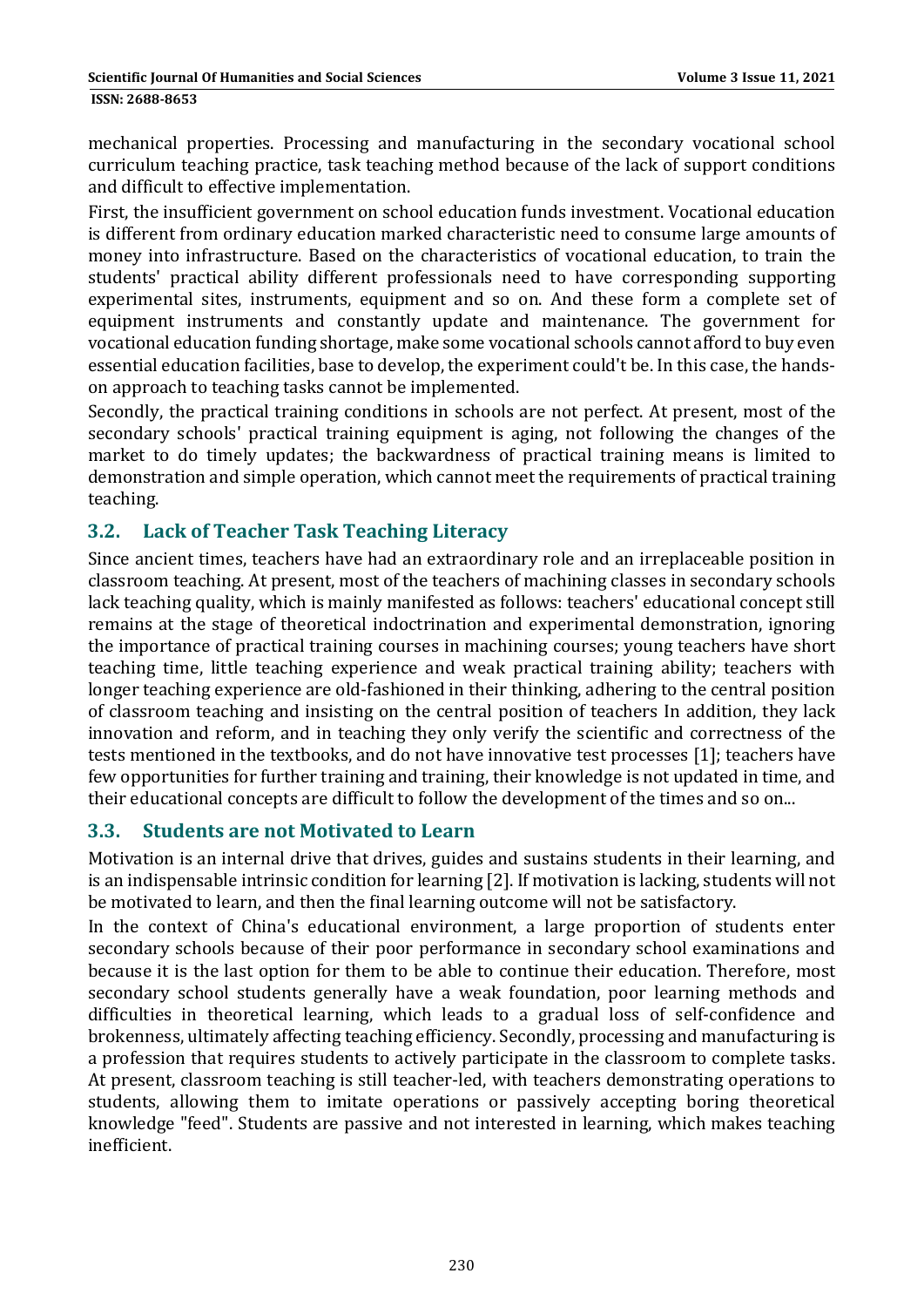### **3.4. Single Evaluation of Teaching**

#### **3.4.1. Single Evaluation Standard**

At present, most or even all courses in secondary schools are evaluated using the same criteria for teaching evaluation. For example, the same evaluation criteria are used for theory courses and practical training courses, and the same grading criteria are used for the evaluation of public foundation courses and professional core courses, which do not highlight the characteristics of the courses and do not provide feedback with targeted instructional information. 

#### **3.4.2. Single Subject of Evaluation**

The current teaching evaluation is teacher-centered evaluation. The teacher is the evaluator of the whole teaching activity, and the teacher gives a grade evaluation based on each student's performance as well as the score, in which the results are greatly influenced by the teacher [3]. Therefore, the evaluation results are not objective enough and are more influenced by the subjective factors of the teacher, and students cannot get really more objective feedback information to improve themselves.

#### **3.4.3. Single Method of Evaluation**

At present, the curriculum of secondary schools still hasn't got rid of the drawback of emphasizing results rather than process, and basically uses the summative evaluation method. In theoretical courses, students' grades are evaluated by the scores of examinations, while practical courses are evaluated by the grades of assignments or lab reports, ignoring students' learning behaviors and process assessment, making the evaluation results too one-sided.

### **4. The Application Value of Task‐based Teaching in the Middle‐level Processing and Manufacturing Course**

#### **4.1. Innovative Course Teaching Model**

Task-based teaching is a relatively new teaching mode compared with traditional teaching, and its idea is "problem-solving as the core, student-centered, teacher-led", [4]. This mode of teaching allows students to learn around tasks in real work situations, and with the help of teachers to complete the results in the form of tasks to test and summarize the learning process, changing the learning state of students. This mode of teaching is an efficient learning system that encourages students to take the initiative to construct their own knowledge system, to explore, to solve problems, and to summarize their experiences. It allows students to really take the initiative in learning and make them more interested in learning.

#### **4.2. Improving Teachers' Teaching Literacy and Competence**

First of all, the teacher's ability to control the teaching progress, whether it is a large task, a small task, or a lesson, the teacher should control the whole teaching progress in a measured way. The teachers need to ensure the teaching progress and overcome these problems one by one, so that they can teach according to the students' abilities.

Once again, It is the teacher's professional ability, the times are developing, as a major in processing and manufacturing, and in the mode of task teaching, task-driven teaching puts forward higher requirements for teachers, so the teacher should not only know the content of the textbook well, but also link the personnel training objectives with the relevant knowledge points, design a chain of teaching tasks, and truly integrate theory and practice through tasks..

Finally, the empathic ability of the teacher, as a Task-based teaching model with constructivism as the theoretical framework, has transformed the status of the teacher in the delivery process. The teacher has changed from being the traditional knowledge transmitter to being the initiator of knowledge and the leader of learning [5]. It means that the teacher is no longer in an absolute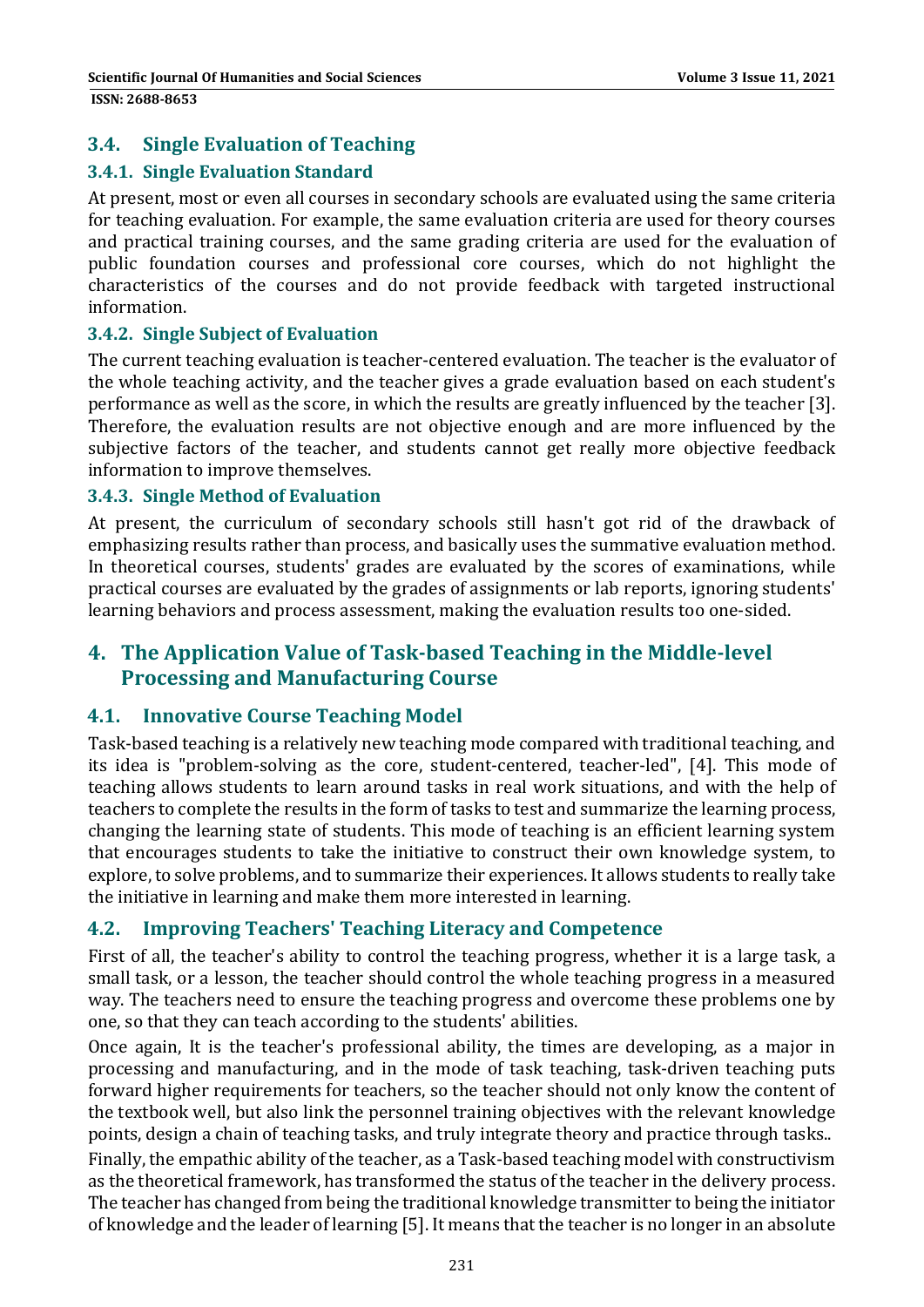control position, but in an equal relationship with the students, exploring the task with them in a friend-like way, summarizing the experience, forming a good interaction with the students, and establishing a harmonious and equal teacher-student relationship.

### **4.3. Motivating Students to Learn and Developing Their Multiple Abilities**

The essence of Task-based teaching is based on the completion of real tasks, so that students can take the initiative to control their own learning, so that students have the ability to find their own problems to solve real problems. In vocational education, processing and manufacturing majors are practical and operational majors, so this Task-based teaching is built on the background of characters that can stimulate students' interest and motivation to learn rich, and exercise their skills to solve work-related problems. Then it is this task game of learning where the protagonists are the students, who need to actively think and solve problems. So as the master in the learning activity, stimulate their interest in learning.

One of them is to enhance students' responsibility. Task-based teaching is that students are improving their abilities through tasks, then students need to be actively involved. They are able to work through a task that makes them responsible for their own learning. No more learning in ignorance and doing whatever the teacher says to do.

Second, it exercises students' cooperation skills. There are big and small tasks in task teaching, then problem solving is no longer a solo world. Generally teachers will group students into teams to complete tasks, each with their own ideas and their own style of problem solving, then it is necessary for the group members to coordinate with each other internally. Then in this situation, students' teamwork ability is improved, and they are not afraid to cooperate and communicate with different people when they enter the society, and they can adapt to the society quickly.

Third, to improve students' independent problem-solving ability, in Task-based teaching, the teacher is only a guide or a supporter in the implementation of the task, when students encounter problems in the task, the teacher is no longer their first helper, they are the primary problem-solver, students need to consult their own data, and their own group members to explore the courage to explore solutions, no longer like the traditional teaching relies on the teacher. 

Finally, to improve students' self-monitoring ability. In traditional theory teaching, students simply complete the assignments assigned by teachers, but in Task-based teaching, students can actively participate in learning and become self-disciplined learners or self-monitors.

#### **4.4. Promote Evaluation Diversity and Effectiveness**

The focus of Task-based teaching is to improve students' overall competence by means of a specific real-life task with a student-centered focus. The evaluation of a course or a small task as a sublimation in the whole process can no longer be done in the traditional theoretical mode of course performance evaluation, but has been innovated in various aspects.

First of all, the content of evaluation is diversified. Task-based teaching is student-centered, then the whole learning activities in which students are involved throughout, so the teaching model must gradually transition from an evaluation model that focuses only on results to formative evaluation, focusing on students' attitudes and abilities shown in the completion of a task and more in-person evaluation to help students provide timely feedback on learning information. 

Once again, the main body of evaluation is diversified, and the main body of evaluation is not only the teacher anymore, the authoritative role of the teacher for the evaluation result is gradually weakened in this part of evaluation, students are the master of their own learning, the evaluation right is no longer just the exclusive right of the teacher, the weight of evaluation is gradually tilted to the students' enterprises, which can give more intuitive and scientific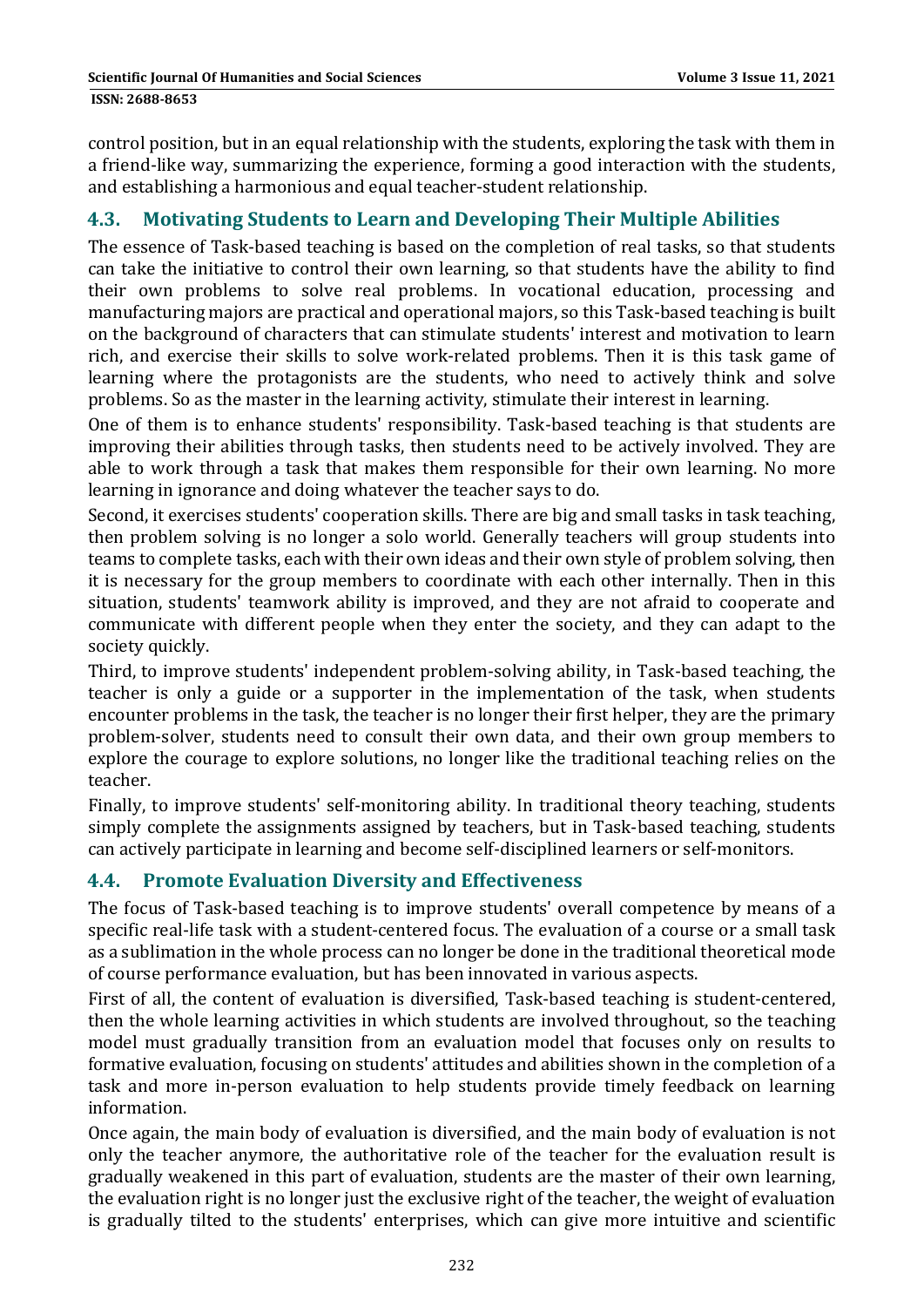feedback on the teaching effect, for example, when students evaluate teaching, they need to evaluate others, and at the same time, they also need to Conduct self-reflection. Both the whole activity process should be evaluated, and the focus should also be on self-reflection and evaluation of their own performance, the initiative of participation, and the degree of learning mastery [6].

Finally, the evaluation methods are diversified. Based on Task-based teaching, the whole evaluation system must be judged according to the task completion and around the teaching objectives, but in reality, students will encounter various problems in completing the tasks, so the evaluation methods need to be flexibly adjusted according to the real situation. For example, formative evaluation combined with summative evaluation, mutual evaluation of students, evaluation of quality certificate acquisition and other methods. It is possible to reflect the real situation of students in a relatively fair way.

## **5. Application Strategies of Task‐based Teachin**

### **5.1. Preparing for Task Creation**

The teacher should have a deep understanding of the content, the objectives, and the students before the lesson. The teacher should be well prepared for the task creation. And for students, let them have a preliminary understanding of the teaching content before the task creation, so that they can clearly learn the knowledge objectives and improve their learning motivation.

### **5.2. Design Real and Interesting Tasks to Motivate Students to Learn**

One of them is to enhance students' responsibility. Task-based teaching is that students are improving their abilities through tasks, then students need to be actively involved. They are able to work through a task that makes them responsible for their own learning. No more learning in ignorance and doing whatever the teacher says to do.

Secondary school students are adolescents in their adolescence, they have a strong sense of self, so the task design should have a certain degree of interest to stimulate them to take the initiative to learn, and can make students discover their own distinctive progress after the task is completed, so that students have a sense of achievement, they are interested in in-depth inquiry learning. If the task does not stimulate students' interest in learning, it is simply like a classroom assignment in traditional teaching, which is not able to make there students' desire to continue learning, and the task teaching loses its meaning.

Secondary school students are adolescents in their adolescence, they have a strong sense of self, so the task design should have a certain degree of interest to stimulate them to take the initiative to learn, and can make students discover their own distinctive progress after the task is completed, so that students have a sense of achievement, they are interested in in-depth inquiry learning. If the task does not stimulate students' interest in learning, it is simply like a classroom assignment in traditional teaching, which is not able to make there students' desire to continue learning, and the task teaching loses its meaning.

### **5.3. Organize Students to Work in Groups and Motivate Them to Conduct Inquiry Learning**

After the teacher assigns the task, students should be grouped with the help of the teacher, the ability of each student, and the combination of existing knowledge base and style of problem solving. The division of work in a group is different for students with different bases of work. And in the group of students to help each other to promote the improvement of knowledge and skills, so as to avoid backward students afraid to ask the teacher, but also to be able to develop the ability of students to unite and assist.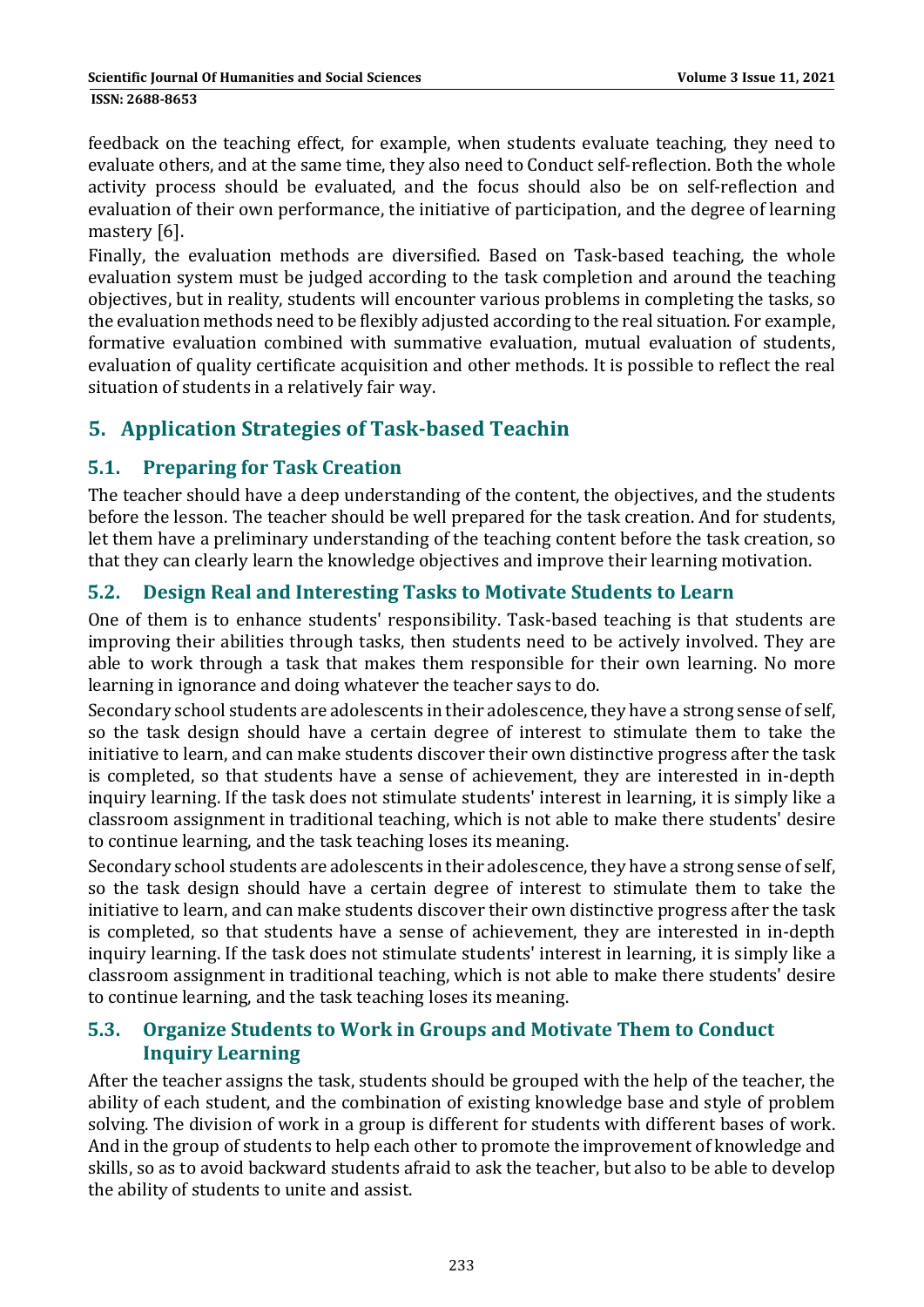Based on developing students' practical problem-solving skills, the teacher weakens his or her presence and gives the classroom to the students. Groups divide and collaborate, discuss, and discuss with each other about their own knowledge understanding of the section, completing their understanding of the problem, application of knowledge, and construction of meaning. Groups divide and work together and then work on the task. The teacher is expected to discuss with students when they need help, inspire instruction, and correct errors in a timely manner. The difficulty of the task is always adjusted according to the students' current level as well as their state. This way, students can complete the task in a natural, authentic or simulated reallife situation.

In completing the task, there may be students who will come up with different ideas or solutions to the problem. Teachers should encourage the development of their ideas, and the completion of the task is not a fixed pattern, so that students will be able to learn by example and change flexibly in the operation of the task and stimulate their inquiry learning ability.

### **5.4. Using Task Feedback to Improve Students' Professional Competence**

The effect of task completion and our evaluation of the effect is our entire feedback phase. Feedback information can help teachers understand both the mastery of students for each chapter learning content, students for the teacher's emotional changes, students' practical ability to improve and learning expectations progression, and is the measure and test of teachers' teaching implementation, teaching development, teaching improvement [9]. For this stage, the evaluation method can no longer be the traditional summative evaluation, because the processing and manufacturing courses in secondary school are basically a science and practical course, and with the support of Task-based teaching, only the assessment or group work results are no longer applicable to this classroom, but need to use a variety of evaluation methods such as the combination of formative and summative evaluation, and the combination of quantitative and qualitative evaluation.

The subject of evaluation cannot be just the teacher either. The teacher, the self, the students in the group and the intergroup are evaluated. When conducting evaluation teachers should not imply encouragement and criticism, but should be loose and relaxed, not to discourage students' learning, but to stimulate students' motivation as well as their self-identity, and at the same time make constructive suggestions on students' task results, correct mistakes in time, help students systematize their fragmented knowledge and improve their knowledge structure.

The results of the evaluation also need to be demonstrated quantitatively. For example, students' grades can be determined based on their activity in class, with a weighting of 10%. The completion of the task is based on the way they handle the problem, the solidarity of the group, etc. The weight is  $40\%$ . The teacher then also evaluates the task based on the degree of completion, with a weight of 40%, and finally, the students are the main body of evaluation, such as mutual evaluation within the group and between the groups, with a weight of 10%. The whole teaching process, because each student's foundation is different, it is necessary to evaluate the students according to their difficulty in completing specific tasks, so that they can be taught according to their ability and make the maximum development of each student.

### **6. Application Guarantee of Task‐based Teaching**

### **6.1. Increase the Investment in Secondary Education to Provide Support for Task‐based Teaching**

Secondary schools should communicate and cooperate with active enterprises through the government as the backing, so that enterprises can realize the importance of collaborative training of technical talents for processing manufacturing industry. Meanwhile, universities combine their own characteristics to actively serve enterprises, so that the investment of funds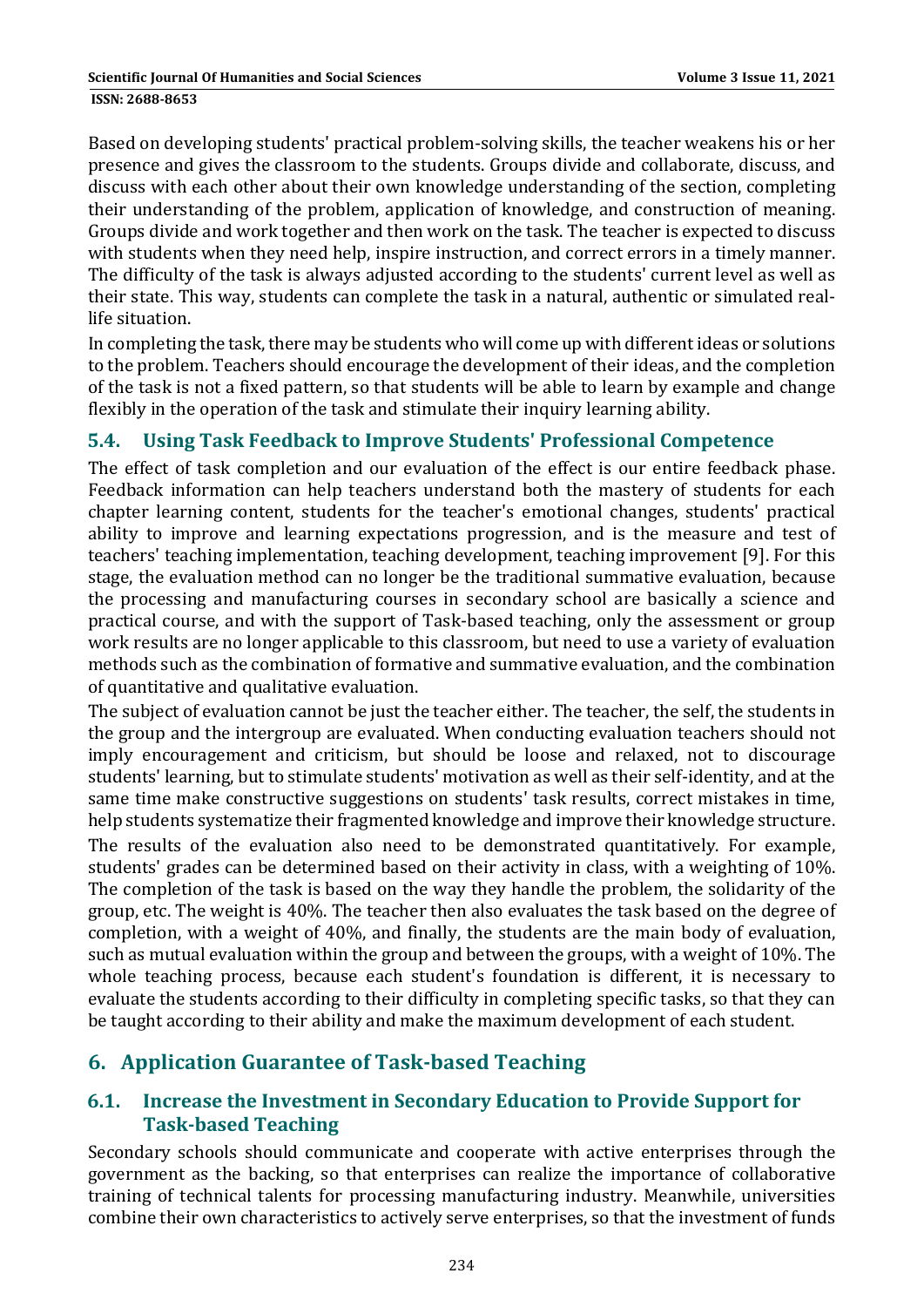can help secondary schools to acquire equipment needed for practical training and provide students with good practical training sites, so that students can have more and better opportunities to participate in skills training. So that the teaching content is always closely related to the job requirements, so that the tasks can be realistically completed in the practical training site.

#### **6.2. Strengthen School‐enterprise Cooperation to Keep the Task up to Date**

The ultimate goal of the design task is to develop students' various abilities so that they can graduate with comprehensive abilities that can meet the requirements of their job positions. Therefore, it is necessary to strengthen the School-enterprise counterpart cooperation, teachers and senior enterprise workers communicate with each other athletically, and by inviting senior workers to be able to come to the school for demonstration and explanation. So that secondary schools can carry out curriculum reform according to the actual needs of enterprise positions. At the same time, the teaching resource base can be updated in time, and teachers can avoid the teaching content being old when designing tasks, which leads to a disconnection with production reality. In this way, we can cultivate the skilled talents needed by enterprises.

#### **6.3. Increase Teacher Training Opportunities and Improve the Overall Quality of Teachers**

As a lecturer, you need to be able to design tasks that meet the cognitive development of students as well as the needs of the job, and to complete the whole Task-based teaching. This requires not only solid theoretical knowledge, but also strong practical skills. Solid theoretical knowledge includes educational knowledge and professional knowledge, and schools need to cooperate with universities to give teachers the opportunity to further their education and to learn more about the theoretical knowledge at universities. For professional knowledge and time skills, teachers need to be involved in real-life production on the front line. For example, teachers use winter and summer vacations to take professional topics and tasks to cooperative training enterprises for practical exercises. Improve their own research as well as teaching ability. 

#### **6.4. Establish a Strong All‐round Evaluation System**

A comprehensive evaluation system can achieve a good guarantee. A comprehensive evaluation system includes both a comprehensive approach to evaluation, a comprehensive evaluation period, and an overall assessment for the whole teaching activity. In other words, all aspects of value needs to be organically integrated in order to build up a teaching evaluation system that can be turned to a positive and sustainable development [10].

### **7. Summary and Reflection**

The implementation of Task-based teaching in processing and manufacturing courses in secondary schools is more in line with their professional characteristics, but requires in-depth application research to achieve perfect integration with the curriculum. Task-based teaching pursues authenticity, and only when real tasks are integrated into the teaching, can the course achieve the unity of theory and reality. This can not only change the current teaching environment, improve the quality of personnel training, and provide society with theoretical knowledge and practical skills of quality personnel. At the same time, the teaching ability of teachers will be improved, and teachers will no longer be the gentlemen standing on the podium, but will become the companions, tutors and supporters of students. Therefore, the implementation of Task-based teaching needs to improve the practical role of processing and